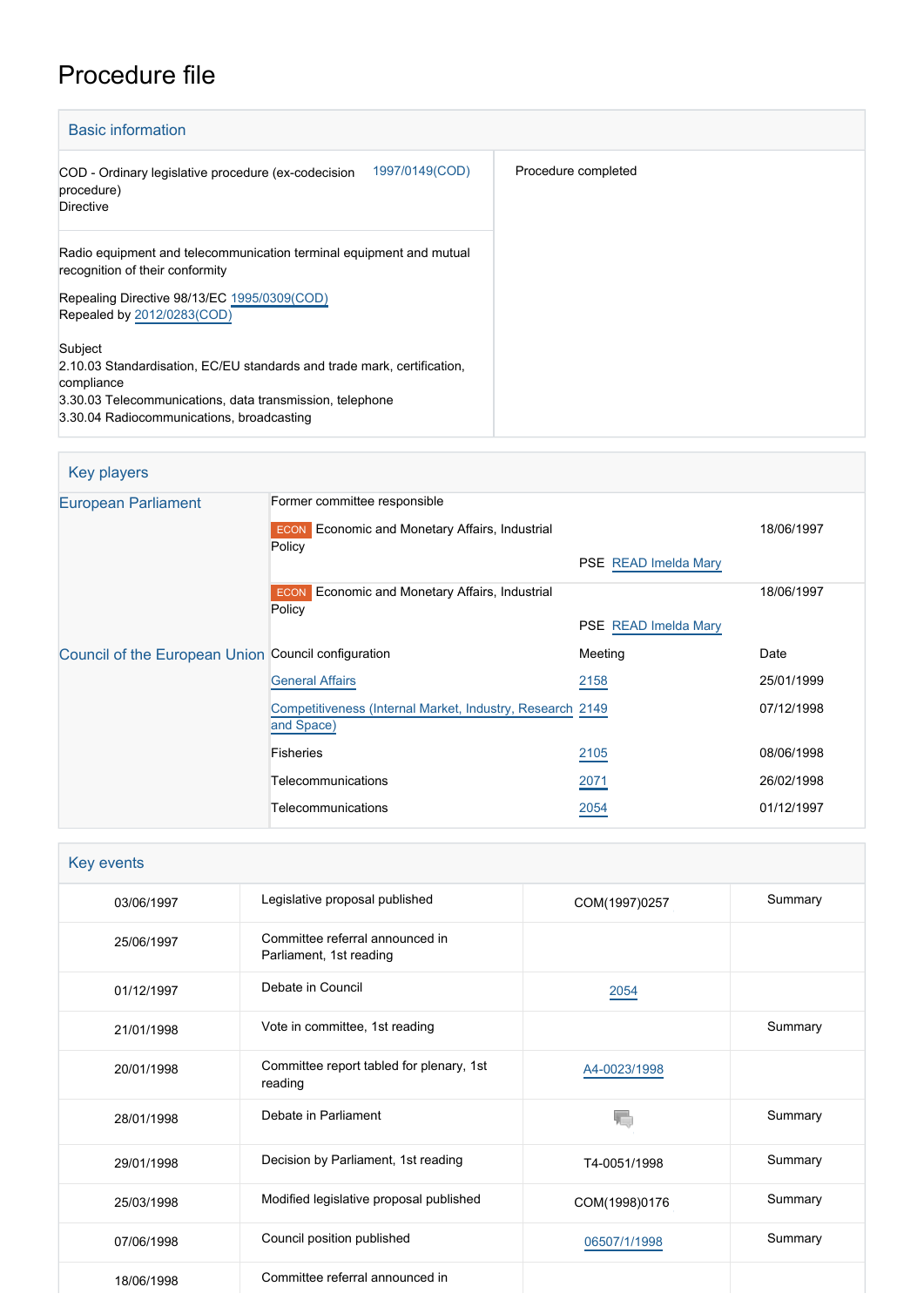|            | Parliament, 2nd reading                                     |              |         |
|------------|-------------------------------------------------------------|--------------|---------|
| 23/09/1998 | Vote in committee, 2nd reading                              |              | Summary |
| 22/09/1998 | Committee recommendation tabled for<br>plenary, 2nd reading | A4-0337/1998 |         |
| 06/10/1998 | Debate in Parliament                                        | T.           |         |
| 06/10/1998 | Decision by Parliament, 2nd reading                         | T4-0541/1998 | Summary |
| 07/12/1998 | Parliament's amendments rejected by<br>Council              |              |         |
| 08/12/1998 | Formal meeting of Conciliation<br>Committee                 |              |         |
| 08/12/1998 | Final decision by Conciliation Committee                    |              | Summary |
| 12/01/1999 | Joint text approved by Conciliation<br>Committee co-chairs  | 3635/1998    |         |
| 25/01/1999 | Decision by Council, 3rd reading                            |              |         |
| 01/02/1999 | Report tabled for plenary, 3rd reading                      | A4-0055/1999 |         |
| 09/02/1999 | Debate in Parliament                                        |              |         |
| 10/02/1999 | Decision by Parliament, 3rd reading                         | T4-0091/1999 | Summary |
| 09/03/1999 | Final act signed                                            |              |         |
| 09/03/1999 | End of procedure in Parliament                              |              |         |
| 07/04/1999 | Final act published in Official Journal                     |              |         |

### Technical information

| Procedure reference        | 1997/0149(COD)                                                            |
|----------------------------|---------------------------------------------------------------------------|
| Procedure type             | COD - Ordinary legislative procedure (ex-codecision procedure)            |
| Procedure subtype          | Legislation                                                               |
| Legislative instrument     | <b>Directive</b>                                                          |
|                            | Repealing Directive 98/13/EC 1995/0309(COD)<br>Repealed by 2012/0283(COD) |
| Legal basis                | EC before Amsterdam E 100A                                                |
| Stage reached in procedure | Procedure completed                                                       |
| Committee dossier          | CODE/4/10618                                                              |

| Documentation gateway                             |                                               |            |            |         |
|---------------------------------------------------|-----------------------------------------------|------------|------------|---------|
| Legislative proposal                              | COM(1997)0257<br>OJ C 248 14.08.1997, p. 0004 | 04/06/1997 | EC         | Summary |
| Committee draft report                            | PE223.457/A                                   | 27/11/1997 | EP         |         |
| Economic and Social Committee: opinion,<br>report | CES1377/1997<br>OJ C 073 09.03.1998, p. 0010  | 10/12/1997 | <b>ESC</b> | Summary |
| Committee draft report                            | PE223.457/B                                   | 18/12/1997 | EP         |         |
| Committee report tabled for plenary, 1st          | A4-0023/1998                                  | 21/01/1998 | EP         |         |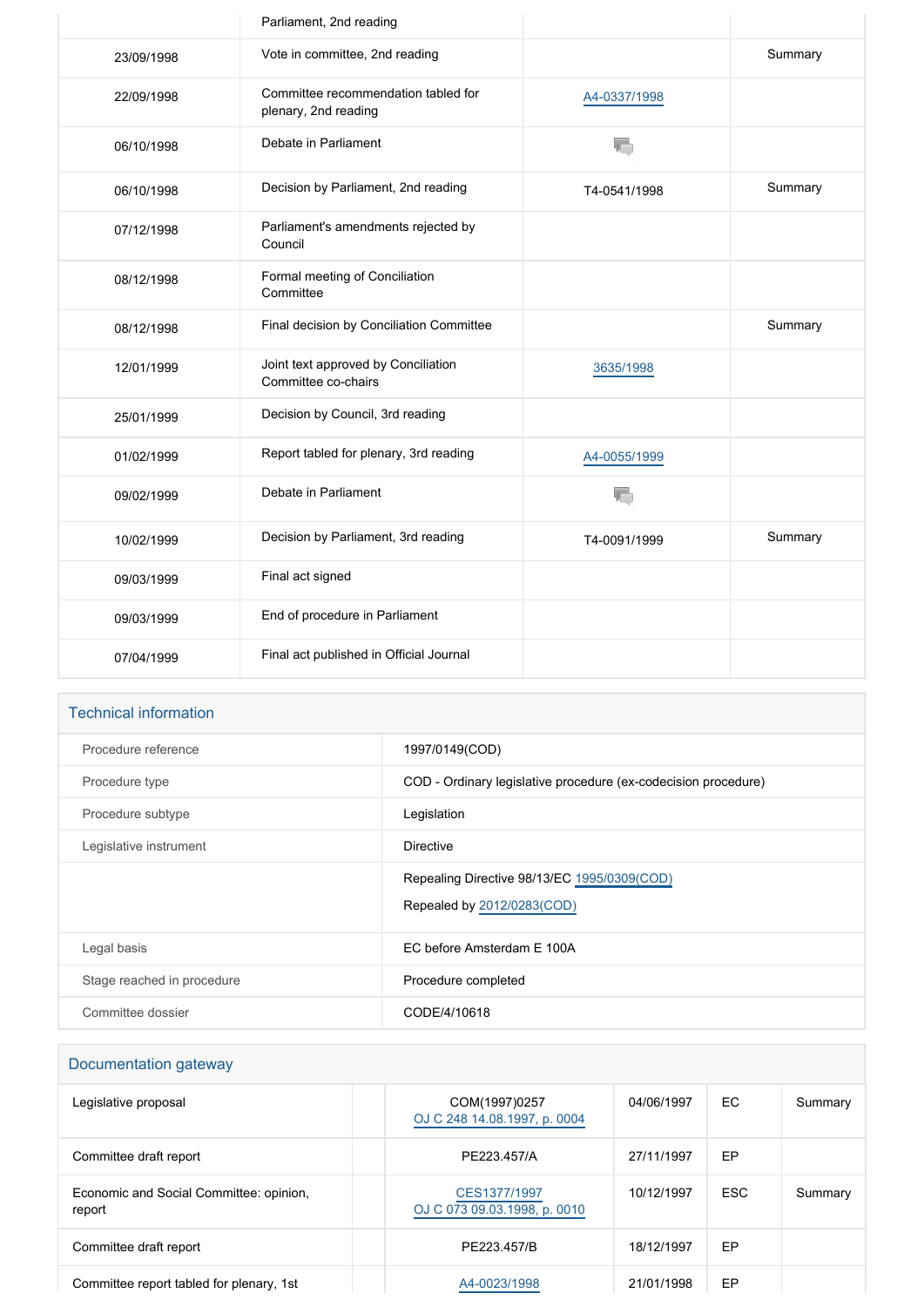| reading/single reading                                                                          | OJ C 056 23.02.1998, p. 0003                         |            |        |         |
|-------------------------------------------------------------------------------------------------|------------------------------------------------------|------------|--------|---------|
| Text adopted by Parliament, 1st reading/single<br>reading                                       | T4-0051/1998<br>OJ C 056 23.02.1998, p.<br>0012-0027 | 29/01/1998 | EP     | Summary |
| Modified legislative proposal                                                                   | COM(1998)0176<br>OJ C 141 06.05.1998, p. 0009        | 26/03/1998 | EC     | Summary |
| Council position                                                                                | 06507/1/1998<br>OJ C 227 20.07.1998, p. 0037         | 08/06/1998 | CSL    | Summary |
| Commission communication on Council's<br>position                                               | SEC(1998)1037                                        | 16/06/1998 | EC     | Summary |
| Committee draft report                                                                          | PE227.133/A                                          | 10/09/1998 | EP     |         |
| Committee recommendation tabled for<br>plenary, 2nd reading                                     | A4-0337/1998<br>OJ C 328 26.10.1998, p. 0006         | 23/09/1998 | EP     |         |
| Text adopted by Parliament, 2nd reading                                                         | T4-0541/1998<br>OJ C 328 26.10.1998, p.<br>0016-0032 | 06/10/1998 | EP     | Summary |
| Commission opinion on Parliament's position<br>at 2nd reading                                   | COM(1998)0692                                        | 15/12/1998 | EC     | Summary |
| Joint text approved by Conciliation Committee<br>co-chairs                                      | 3635/1998                                            | 13/01/1999 | CSL/EP |         |
| Committee draft report                                                                          | PE225.320                                            | 25/01/1999 | EP     |         |
| Report tabled for plenary by Parliament<br>delegation to Conciliation Committee, 3rd<br>reading | A4-0055/1999<br>OJ C 150 28.05.1999, p. 0006         | 02/02/1999 | EP     |         |
| Text adopted by Parliament, 3rd reading                                                         | T4-0091/1999<br>OJ C 150 28.05.1999, p.<br>0153-0165 | 10/02/1999 | EP     | Summary |
| Follow-up document                                                                              | COM(2004)0288                                        | 22/04/2004 | EC     | Summary |
| Follow-up document                                                                              | C(2009)3200                                          | 12/05/2009 | EC     |         |
| Follow-up document                                                                              | SEC(2009)0585                                        | 12/05/2009 | EC     |         |
| Follow-up document                                                                              | COM(2010)0043                                        | 09/02/2010 | EC     | Summary |

#### Additional information

European Commission **[EUR-Lex](http://ec.europa.eu/prelex/liste_resultats.cfm?CL=en&ReqId=0&DocType=COD&DocYear=1997&DocNum=0149)** 

#### Final act

 [Directive 1999/5](https://eur-lex.europa.eu/smartapi/cgi/sga_doc?smartapi!celexplus!prod!CELEXnumdoc&lg=EN&numdoc=31999L0005)

[OJ L 091 07.04.1999, p. 0010](https://eur-lex.europa.eu/legal-content/EN/TXT/?uri=OJ:L:1999:091:TOC) Summary

# Radio equipment and telecommunication terminal equipment and mutual recognition of their conformity

OBJECTIVE: the purpose of the proposal for a Directive is to establish a Community legislative framework for the placing on the market, free circulation and putting into service of connected telecommunications equipment which complies with essential requirements. SUBSTANCE: the proposal represents a significant step forward in the legislative framework necessary to support a genuinely competitive multi-vendor Community market for connected telecommunications equipment. The proposed Directive replaces two Directives (91/263/EEC on telecommunications terminal equipment and 93/97/EEC on satellite earth station equipment) and simplifies two other Directives (93/68/EEC on conformity marking and 89/336/EEC on electromagnetic compatibility). It supplements horizontal Community legislation and is fully aligned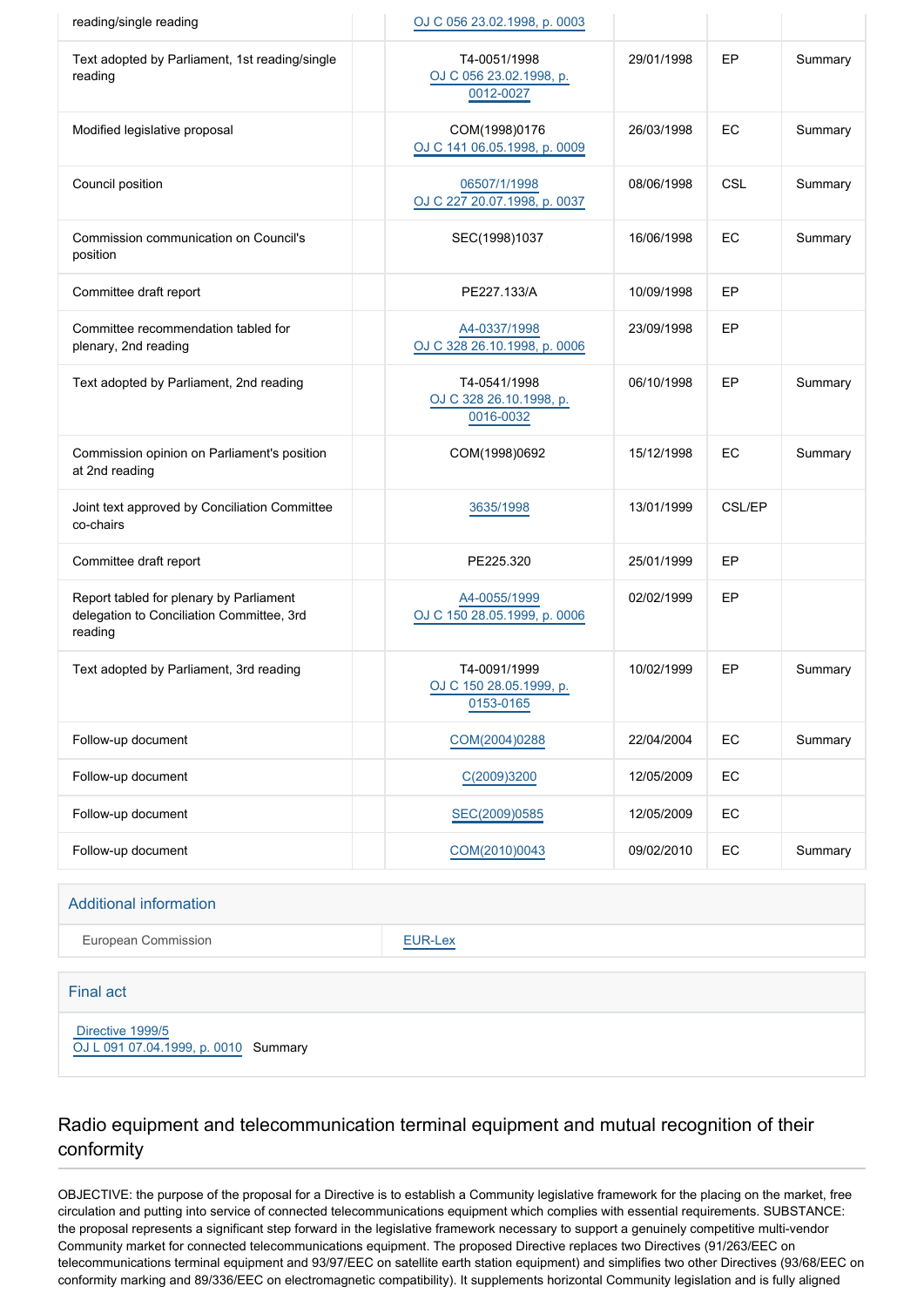with the Global Approach to testing and certification. As regards manufacturers' liability, provisions equivalent to those contained in Directive 85/374/EEC on liability for defective products are incorporated in order to cover telecommunications requirements so that the regulatory regime can be complemented by a balanced and harmonized surveillance regime. The major elements of the new Directive are: - enlargement of the scope of equipment covered by the inclusion of radio equipment; - a set of new definitions making the Directive future-proof by taking into account the liberalization of infrastructures and competition between operators; - a development of the concept of telecommunications-specific essential requirements to take into account technological trends; - a flexible decision-making process whereby future network infrastructures and systems can readily be covered; - a simplified conformity assessment regime based upon the principle of manufacturer's declarations. ?

# Radio equipment and telecommunication terminal equipment and mutual recognition of their conformity

The Committee supports in principle the major elements of the proposed directive. However, there are some areas of concern. The exclusion of equipment intended for exclusive public security use should apply for all equipment, not only for radio. This should be stated at the beginning of the directive, rather than in the definitions. Possibly the wording of the proposed Telecommunications Data Protection Directive could provide a model. The scope of radio equipment covered by the directive should exclude radio equipment used by radio amateurs receive-only radio equipment capable of radio reception solely of Broadcasting Services. The essential requirement for effective use of the radio frequency spectrum should be a general essential requirement, applicable to all radio equipment. To avoid confusion, the different requirements for radio and other kinds of equipment should be identified more clearly in the text. The proposed directive should clarify that consumers are protected through horizontal legislation for aspects of products that fall outside the essential requirements. This is important because the proposed directive has a lighter interpretation of essential requirements than was used in Directives 91/263/EEC and 93/97/EEC. In the opinion of the Committee, the possibility of removal of all products from the market under the safeguard provisions of the directive is an adequate force compelling suppliers to ensure that CTE meets all applicable essential requirements, and that the simplified access to the market is not abused. No further provisions on liability for non-compliance are needed.

# Radio equipment and telecommunication terminal equipment and mutual recognition of their conformity

Placing radio and telecommunications equipment on the market is presently subject to approval by a telecommunications authority or assessment body in the Member States. Although in 1991, a mutual recognition principle was introduced through Directive 91/263/EEC, it failed to reach a its full potential because of restrictive implementation in national laws. At the same time the telecommunications market has changed dramatically over the last few years, with lots of new products with relatively short life-cycles - usually below 3 years. As current assessment and approval procedures not unfrequently last up to 18 months, the Commission has put forward a proposal for a more flexible regime based upon manufacturer's self-testing and unilateral declarations of conformity : which is what applies to other technologically similar devices such as TV sets, audio equipment or computers, subject to general safety requirements as well as specific requirements on electro-magnetic compatibility to avoid radio interferences. The proposal covers not only telecommunications equipment (wired or wireless) but also all kinds of radio-wave equipment whether they are used for telecommunications, broadcasting or remote control of appliances. The proposal sets out a definition of the equipment concerned and of the essential requirements to be safeguarded as well as the procedure for ensuring compliance by the manufacturer of the equipment with the essential requirements. Finally, the absence or limitation of prior type-approval does not prevent Member States from exercising their responsibility in surveillance and preservation of public interest, for example by withdrawing faulty products from the market. Reporting for the Committee, rapporteur Imelda READ (PES, UK) broadly welcomes the approach chosen by the Commission. The Committee does however propose a number of amendments to overcome certain shortcomings of the proposal, In particular, the Committee seeks to strengthen the essential requirements that equipment covered by the directive must meet. The amendments seek, inter alia, to ensure that failures or disturbances caused by inadequate connections or non-compliant equipment are traceable without difficulty and have limited consequences for the users or the networks. Also, the Committee wants to ensure that the equipment is deigned with the needs of disabled users in mind. ?

# Radio equipment and telecommunication terminal equipment and mutual recognition of their conformity

Replying to the rapporteur who wanted to replace the existing national regulations with a uniform and simplified licensing procedure, Commissioner Bangemann said that he preferred to leave manufacturers room for manoeuvre rather than impose mandatory standards. However, as regards radio equipment, he acknowledged the lack of harmonisation but considered that it was primarily up to the Member States to harmonise their systems. He also agreed that the use of telecommunications by disabled people should be improved but considered that it was primarily up to manufacturers to make new equipment available. As for liability, he added that this was shared by both manufacturers and importers. The Commissioner accepted 9 of the 23 amendments: namely Nos 1, 2, 3, 4, 5, 9, 12, 17 and 18. He also partially accepted Amendments Nos 8, 10, 13, 14, 15, 16, 20, 21, 22 and 23. However, he rejected Amendments Nos 6, 7, 11 and 19.

# Radio equipment and telecommunication terminal equipment and mutual recognition of their conformity

In adopting the report by Mrs Imelda Mary READ (PSE, UK), the European Parliament largely approved the Commission proposal. However, it did adopt a number of amendments designed to make good certain lacunae in the proposal and particularly to render more stringent the basic requirements with which equipment must comply. The amendments particularly seek to make it possible to ascertain without difficulty the source of failures or disturbances caused by inadequate connections or non-compliant equipment and to ensure that the consequenes are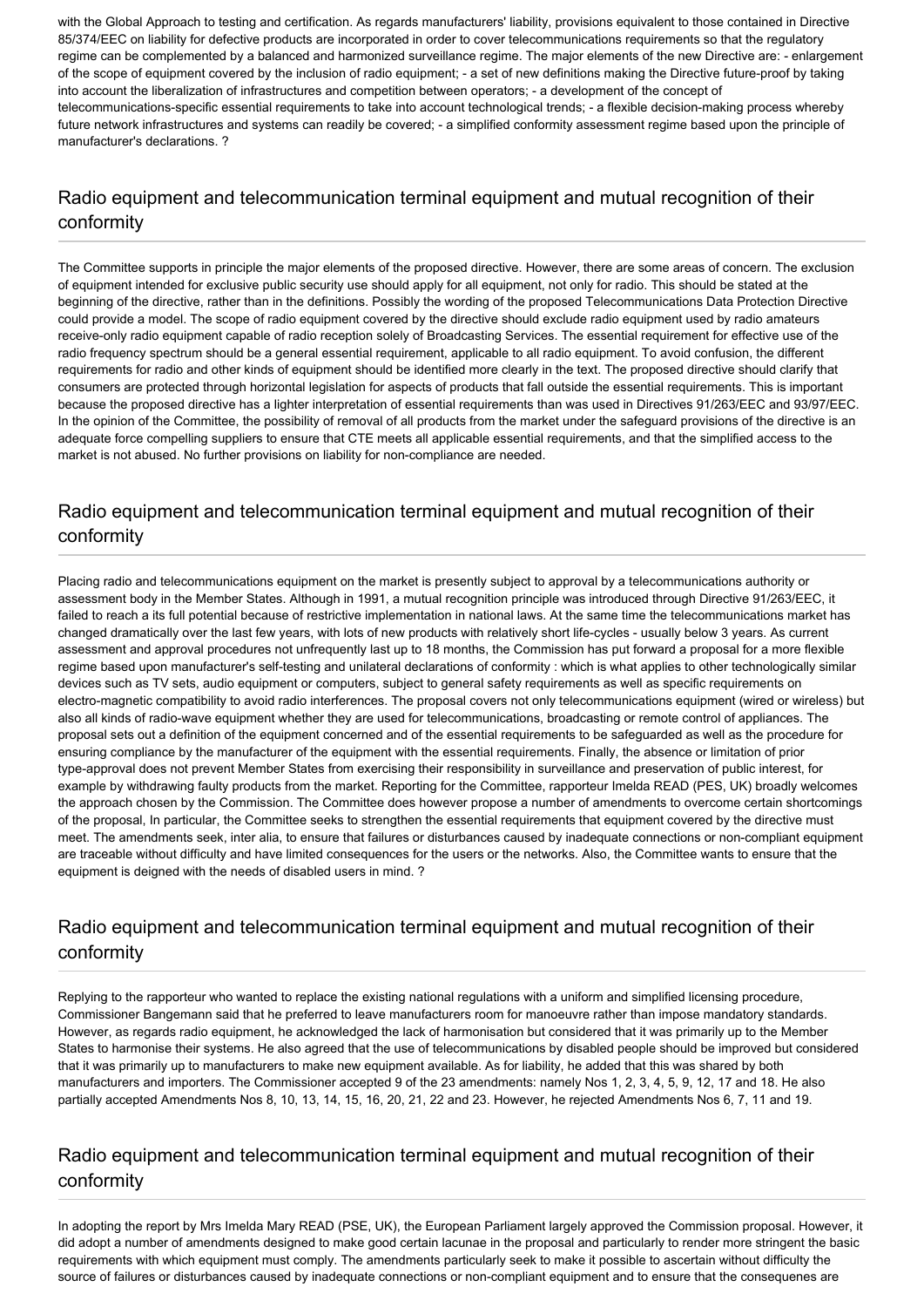limited for users or networks. Parliament particularly wishes to ensure that equipment, or its use, does not compromise the health and safety of users or of anyone else, and that it is so designed as to take account of the needs of disabled users. Parliament considers that if a telecommunications operator shows that equipment which has been declared compliant with the Directive causes damage to his network or is not being used properly, the surveillance authority may authorize him to refuse to connect the equipment to his network. Parliament also stipulates that if a Member State ascertains that equipment within the scope of the Directive does not comply with its requirements, it should take all appropriate and proportionate measures in its territory to obviate the consequences of non-compliance, for example by authorizing operators to refuse to connect the equipment to their networks, by withdrawing the equipment from the market and by prohibiting its placing on the market or restricting its free movement. It calls on the Commission to keep a register of the cases notified by the Member States. ?

# Radio equipment and telecommunication terminal equipment and mutual recognition of their conformity

The Commission's amended proposal takes account, in full or in part, of 16 of the 19 amendments adopted by the European Parliament at first reading. The Commission accepted the amendments which: - reinforce the importance of maximising the classes of equipment covered by the Directive; -clarify the procedures on dealing with radio equipment; - introduce a consultation mechanism where equipment considered non-compliant with the Directive is withdrawn from the market; - introduce possibilities for network operators to disconnect equipment in special circumstances. The Commission did not, however, accept amendments seeking: - limitation of coverage of putting into service of equipment not operating in harmonized frequency bands; - usage of harmonized standards; - the keeping in place of existing directives (with very detailed requirements and conformity assessment procedures) for products originating from countries not providing reciprocal access for products from the Community. ?

# Radio equipment and telecommunication terminal equipment and mutual recognition of their conformity

The common position incorporates, in whole or in part, 5 of the 19 amendments adopted by the European Parliament at first reading. The main changes to the Commission proposal concern the following points: a) Radio equipment: while maintaining the objective of ensuring free movement for such equipment, the common position includes a number of provisions intended to prevent radio equipment operating in frequency bands not yet harmonised throughout Community territory from causing harmful interference when used: - inclusion of a safeguard clause enabling Member States to prohibit on their markets radio equipment which has caused or is likely to cause interference; - an obligation on the person responsible for placing on the market equipment operating in as yet unharmonised frequency bands to inform the national authority responsible for spectrum management in the Member State concerned of his intention of marketing such equipment; - stricter conformity assessment for unharmonised radio equipment; - information for users on any restrictions on the geographical area of use of radio equipment; b) Committee assisting the Commission: the common position provides for a dual procedure: - an advisory procedure applicable to the following questions: the interpretation and publication of harmonised standards; the date of application of the essential requirements specific to certain categories of equipment; safeguard measures taken by Member States to remedy shortcomings in harmonised standards; a type III(a) regulatory procedure for setting the essential requirements specific to certain categories of equipment and establishing the equivalence between interfaces notified by the Member States; c) The manufacturer's liability in the event of non-conformity: the Council considers that the Directive does not need to include any provision harmonising legislation on the manufacturer's liability in the Community; d) Scope of the new rules: the common position includes a specific list, annexed to the Directive, of equipment not to be subject to the new rules (e.g. equipment used exclusively by radio amateurs). The common position expressly excludes equipment exclusively used for activities concerning public security, defence, State security and the activities of the State in areas of criminal law; e) Information to users and marking: the Council has extended the obligations for manufacturers to inform users of the purpose for which equipment is to be used. The information is to be indicated both on the equipment (marking) and on its packaging; f) Reciprocity with third countries: the common position includes provisions to ensure that Community enterprises can enjoy similar treatment in third countries to that which those countries' enterprises will enjoy under the new Directive. ?

# Radio equipment and telecommunication terminal equipment and mutual recognition of their conformity

The Commission considers the common position of the Council acceptable. The compromise secured does not damage the initial objectives of the Commission. The Council has in particular: - introduced safeguards permitting Member States to take certain measures to prevent the placing on the market and putting into service of radio equipment and telecommunications terminal equipment; - stepped up requirements regarding telecommunications terminal equipment; - clarified the role of harmonised standards; - rendered more stringent the conformity assessment procedures, while retaining the principle of the manufacturer's declaration. The Commission hopes that the compromises arrived at will be applied in a pragmatic and balanced manner. It regrets the Council's decision to opt for a type IIIa committee procedure in a Directive pursuant to Article 100a. ?

# Radio equipment and telecommunication terminal equipment and mutual recognition of their conformity

Placing radio and telecommunications equipment on the market is presently subject to approval by a telecommunications authority or assessment body in the Member States. Although in 1991, a mutual recognition principle was introduced through Directive 91/263/EEC, it failed to reach a its full potential because of restrictive implementation in national laws. At the same time the telecommunications market has changed dramatically over the last few years, with lots of new products with relatively short life-cycles - usually below 3 years. As current assessment and approval procedures not unfrequently last up to 18 months, the Commission has put forward a proposal for a more flexible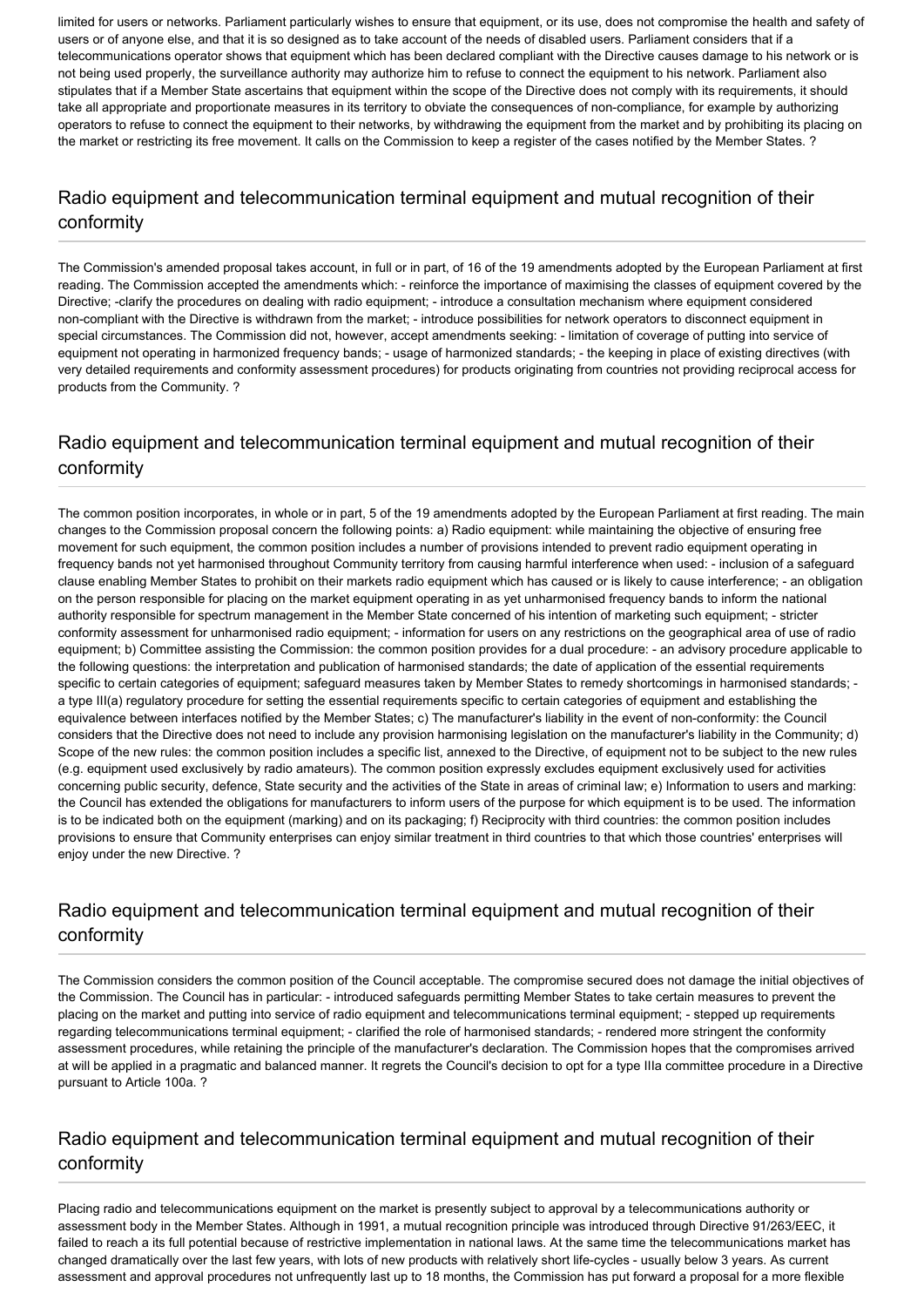regime based upon manufacturer's self-testing and unilateral declarations of conformity : which is what applies to other technologically similar devices such as TV sets, audio equipment or computers, subject to general safety requirements as well as specific requirements on electro-magnetic compatibility to avoid radio interferences. At first reading Parliament adopted the proposal subject to 19 amendments, more than half of which are wholly or partly included in the Council's Common Position. Council accepted inter alia amendments calling for equipment is deigned with the needs of disabled users in mind. In her recommendation for second reading Mel Read (PES, UK) proposes 18 amendments to the Council text. Some of these are amendments from first reading not accepted by Council, others to take into account changes introduced by Council. In particular, the Committee calls for measures to facilitate free movement of equipment by clearly stating the Member States may not prohibit, restrict or impede the use of equipment complying with the Directive. The Committee also calls for further exceptions from the rules as regards equipment used by radio amateurs. ?

# Radio equipment and telecommunication terminal equipment and mutual recognition of their conformity

In adopting the recommendation for second reading by Mrs Imelda READ (PSE, UK), the European Parliament proposed 15 amendments. While some of them merely reinstated amendments already adopted at first reading, others took account of amendments made by the Council in the common position. Parliament called, in particular, for the adoption of measures to facilitate free movement of equipment. It was important to lay down that Member States were not permitted to prohibit or restrict the placing on the market and putting into service in their territory of apparatus which met the criteria laid down in the Directive. Moreover, at trade fairs, exhibitions, demonstrations, etc., Member States must not create any obstacles to the showing of apparatus which did not comply with the Directive, on condition that a visible sign clearly indicated that such apparatus could not be marketed or put into service until it had been made to comply. Parliament called for the adoption of specific measures concerning equipment used by radio amateurs. It stressed the importance of protecting the health and safety of users or any other persons, which were essential requirements applicable to all equipment.?

# Radio equipment and telecommunication terminal equipment and mutual recognition of their conformity

The EP and Council Delegations to the Conciliation Committee reached agreement on the directive on radio equipment and telecommunications terminal equipment and the mutual recognition of their conformity. Council incorporated the most important EP amendments in its common position and rapporteur Mel READ (PES, UK) will now recommend that the House adopt the common position. The EP Delegation was chaired by Vice-President Renzo IMBENI (PES, I). Placing radio and telecommunications equipment on the market is currently subject to approval by a telecommunications authority or assessment body in the Member States. In 1991, a mutual recognition principle was introduced by Directive 91/263 but failed to achieve maximum impact because of the restrictive way in which it was implemented in Member States' national laws. At the same time, the telecom market has changed dramatically over the last few years, with the arrival of many new products with relatively short life-cycles. The Commission originally put forward a proposal for a more flexible regime based on self-testing by manufacturers and unilateral declarations of conformity. This approach is already used for other technologically similar devices such as TV sets, audio equipment and computers. In her recommendation for second reading, the rapporteur proposed 18 amendments to the Council text, of which many were accepted by Council, including those on telecommunications terminal equipment and harm to the network. The EP Delegation accepted a Council text which strengthens the position of consumers in cases where operators have to disconnect apparatus to protect the network. Council also finally agreed to an amendment on safeguard clauses. Council's own proposal for a new recital to clarify the conditions for displaying telecom apparatus which does not comply with the directive at trade fairs was also accepted.

# Radio equipment and telecommunication terminal equipment and mutual recognition of their conformity

The Commission accepts in full 14 of the 15 amendments adopted by the European Parliament at Second Reading. These relate, in particular, to the following areas: - imposing requirements relating to the prevention of non-physical harm to networks only after a Decision of the Commission; - giving operators the right to disconnect terminals without delay; - rendering the decision process, where Member States invoke safeguards, more transparent.?

# Radio equipment and telecommunication terminal equipment and mutual recognition of their conformity

At third reading under codecision procedure, the European Parliament voted to approve the joint text approved by the Conciliation Committee for the European Parliament and Council Directive relating to radio equipment and telecommunications terminal equipment and the mutual recognition of the conformity of equipment, together with the relevant declaration. The rapporteur was Imelda Mary Read (PSE,UK).?

# Radio equipment and telecommunication terminal equipment and mutual recognition of their conformity

PURPOSE: to establish a Community regulatory framework for the placing on the market, free movement and putting into service in the Community of radio equipment and telecommunications terminal equipment. COMMUNITY MEASURE: Directive 1999/3/EC of the European Parliament and of the Council on radio equipment and telecommunications terminal equipment and the mutual recognition of their conformity. CONTENT: the directive represents an important step in establishing the necessary legislative framework to support a truly competitive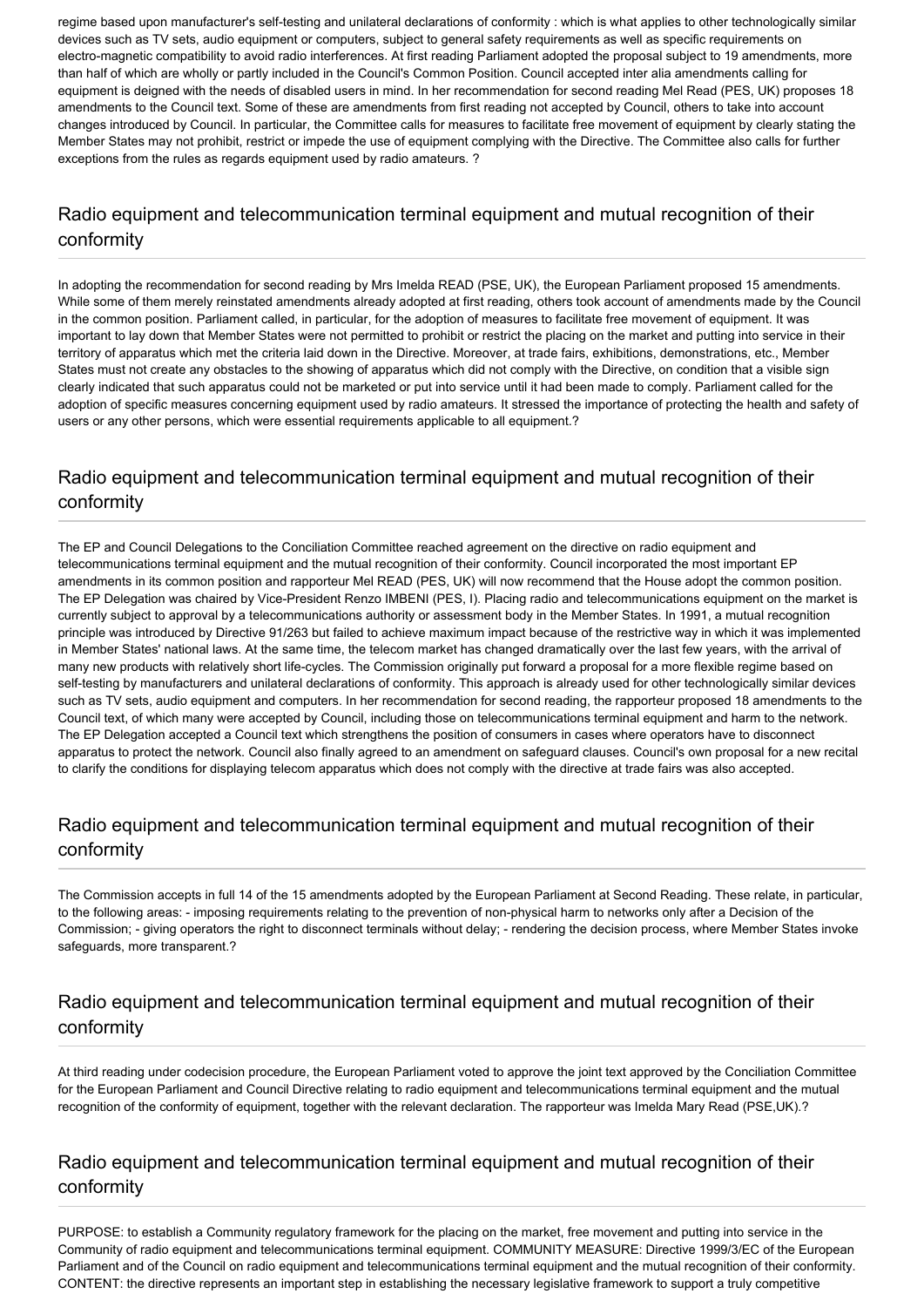Community market in telecommunications terminal equipment. The new regulation establishes an exact list, annexed to the directive, of equipment not covered by the directive (eg. redio equipment used by radio amateurs). The directive also excludes apparatus exclusively used for activities concerning public security, defence, State security and the activities of the State in the area of criminal law. Member States are required to ensure that apparatus is placed on the market only if it conplies with the appropriate essential requirements laid down in the directive. They will also ensure that the manufacturer or the person responsible for placing the apparatus on the market provides information for the user on the intended use of the apparatus, together with the declaration of conformity to the essential requirements. The directive prescribes measures intended to prevent radio equipment, using frequency bands whose use is not harmonised throughout the Community, from causing harmful interference when used: - the person responsible for placing the equipment on the market is required to notify the national authority responsible for spectrum management in the relevant Member State of the intention to place the equipment on its national market; - a safeguard article allows Member States to prohibit the placing on its market of radio equipment, causing or likely to cause interference; - radio equipment which isn't harmonised is to be subject to stricter monitoring of its conformity; - users are to be informed of possible restrictions on the use of radio equipment in certain geographical areas. The Commission will be assisted by a committee (the telecommunication conformity assessment and market surveillance committee (TCAM)). Two committee procedures are envisaged: - an advisory committee procedure to be consulted on the following matters: interpretation and publication of harmonised standards; the date of application of essential requirements for apparatus within certain equipment classes or apparatus of particular types; safeguard measures taken by Member States in order to address a lack of harmonised standards; - a regulatory committee procedure type IIIA responsible for laying down specific essential requirements for certain equipment classes as well as the establishment of notified interfaces by the Member States. The Commission will examine the implementation of the directive and will submit a report to the European Parliament and the Council no later than 07/10/2000 and then every third year thereafter. ENTRY INTO FORCE: 07/04/1999. DEADLINE FOR TRANSPOSITION: 07/04/2000.?

# Radio equipment and telecommunication terminal equipment and mutual recognition of their conformity

Directive 1999/5/EC ("the R&TTE Directive") set out new rules for ensuring the internal market of Radio Equipment and Telecommunications Terminal Equipment. It replaced Directive 98/13/EC and over 1000 national approval regulations. This is the first progress report on the Directive. The report discusses the operation of the Directive, its effectiveness, particularly with regard to questions on radio spectrum, and international aspects of the Directive. The report concludes that the policy set by the Directive needs to be continued, and a number of actions are proposed: As regards the Directive itself, a limited revision of its provisions should be pursued, addressing, inter alia, the following issues: - Create possibilities for rendering implementing details and interpretations of the Directive legally binding through a comitology procedure; - Reconsider the use of Article 3.3 Decisions for "safety of life" purposes and consider their inclusion in sector specific regulations; - Scope: coverage of aeronautical equipment, radio equipment not used for radio communication; - Review the provisions on the handling of non-compliant products, so as to ensure effective market surveillance but avoiding where possible the need for Commission opinions; -Rationalise requirements for user information and marking arising under this Directive and other New Approach Directives (particularly the Low Voltage and EMC Directives) so as to arrive at obligations which are proportional to the objective; consider how to make relevant information accessible to all types of users, in particular the disabled, where relevant; - Review the provisions obliging operators to publish the characteristics of their networks and consider whether certain provisions should be removed for smaller operators; - Consider whether terminal equipment that is not radio equipment should be removed from the Directive and thus only be covered by the EMC and Low Voltage Directive. In so doing, attention would need to be paid to the existence of dominant players, the possible reintroduction of national regulations and bundling of equipment with network services and the need for stability for manufacturers; - Consider how to ensure a coherent legal framework for avoiding harmful interference from radio and other equipment; - Ensure coherence of the Directive, its provisions and terminology with the Electronic Communications framework; - Consider the application of art 3(3) f to include accessibility requirements for certain types of terminals. This is particularly important for emergency equipment where accessibility should be guaranteed. Discussions should be launched with the Member States to clarify the borderline between equipment and networks for issues related to accessibility and to undertake joint actions to foster solutions at European level. As regards the management of the Directive a number of actions are proposed: - the co-operation between notified bodies (R&TTE Compliance Association) and the national spectrum regulators should be improved so as to ensure that the guidance on innovative products is not contentious; - The Commission should study the compatibility of technical provisions of local planning regulations for base stations with the Directive. As regards spectrum harmonisation and management: - Migrate more equipment from Class 2 (subject to national restrictions) to Class 1 (use anywhere in the Community). The Spectrum Decision should be used to arrive at more harmonised spectrum, especially for consumer products and short-range devices; - Launch discussions with Member States in the context of the Radio Spectrum Decision on streamlining the decision-making process for frequency allocations for emerging applications, including the creation of possibilities for experimentation in the EU so as to arrive at a more permissive environment, which fosters competitiveness of EU industry; - Discuss in the same context the policy benefits of lowering access barriers to spectrum and on the potential for new technological developments to reduce the need for individual licences and rigid segmentation of the spectrum. Finally, on the question of international trade, the report feels that, given the level of deregulation existing and the substantial resources required for managing MRAs, the real added value of such arrangements for EU manufacturers and certification interests is questionable. The Commission is studying more effective ways to address market access problems for EU manufacturers.?

# Radio equipment and telecommunication terminal equipment and mutual recognition of their conformity

The Commission presents its second progress report on the operation of Directive 1999/5/EC on radio equipment and telecommunications terminal equipment and the mutual recognition of their conformity. The Directive establishes a framework for the placing on the market, free movement and putting into service in the European Union of radio equipment and telecommunications terminal equipment. This report draws attention to some difficulties in the operation of the Directive. Possible remedies will be addressed in a comprehensive Impact Assessment in the context of a future revision of the Directive, for which a Commission proposal is scheduled for end 2010.

In its assessment, the Commission states that the Directive has been instrumental in the completion of the internal market for radio equipment, replacing thousands of national type-approval schemes and introducing a light touch regulatory regime facilitating innovation and competition. Overall, the regulatory framework set up by the Directive has allowed to achieve its intended goals, i.e. a high level of protection of health and